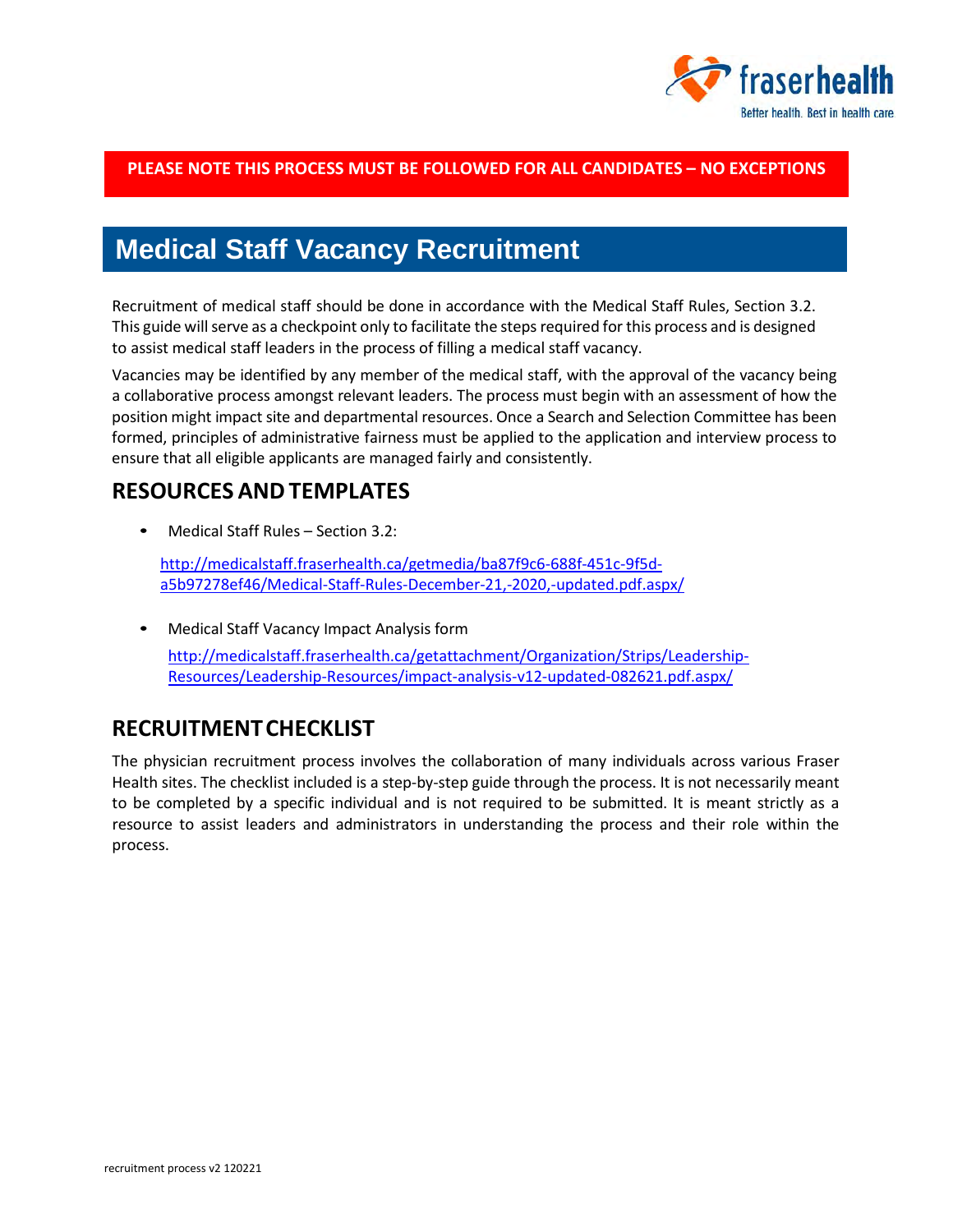

**RECRUITMENT CHECKLIST Note:** The following checklist incorporates aspects of Appendix 5 from the Medical Staff Rules. \* Denotes a document that must be submitted to Medical Affairs (the AA or the RDH) for legal/procedural records.

| <b>PRE-INTERVIEW</b> |                                                                                                                                                                                                                                                                                                                                                                                                                                                                                                                                                                                                                                                                                                                                                                                                                                                    |                           |  |
|----------------------|----------------------------------------------------------------------------------------------------------------------------------------------------------------------------------------------------------------------------------------------------------------------------------------------------------------------------------------------------------------------------------------------------------------------------------------------------------------------------------------------------------------------------------------------------------------------------------------------------------------------------------------------------------------------------------------------------------------------------------------------------------------------------------------------------------------------------------------------------|---------------------------|--|
| ☑                    | Task                                                                                                                                                                                                                                                                                                                                                                                                                                                                                                                                                                                                                                                                                                                                                                                                                                               | Responsible               |  |
| $\Box$               | Impact Analysis form* is completed and submitted to the AA to obtain appropriate signatories, and<br>to ensure the names are completed on the IA form                                                                                                                                                                                                                                                                                                                                                                                                                                                                                                                                                                                                                                                                                              | LDH<br>AA for RDH         |  |
| □                    | A Search and Selection Committee will be formed per Medical Staff Rules<br><b>Regional Department Head</b><br><b>Regional Division Head</b><br>$\bullet$<br><b>Local Department Head</b><br>Local department members at the site<br>٠<br>Additional members that may have a relevant association with the position.                                                                                                                                                                                                                                                                                                                                                                                                                                                                                                                                | SS Chair<br>or designate  |  |
| □                    | The LDH   RDH will establish the following:<br>A Chair for the Committee<br>Terms of Reference (see example from Appendix 6 of Medical Staff Rules below)<br>٠<br>A posting for the vacancy<br>$\bullet$<br>The AA will forward a draft version for job posting.<br>(1)<br>The Chair (LDH   RDH) will provide posting language with the following details to the AA:<br>(2)<br>language specific to the vacancy<br>$\bullet$<br>closing date (Talent Acquisitions prefers closing on Tuesdays or Thursdays)<br>٠<br>anticipated start date (important as HMBC requires when posted to website)<br>٠<br>compensation (obtained from Impact Analysis)<br>٠<br>qualifications (important to provide any specific qualifications other than the usual)<br>$\bullet$<br>Any other specialty websites to post to (ie., CAGS, OBGYN - providing examples) | AA for RDH                |  |
| $\Box$               | The AA posts to the Medical Staff website and advises Talent Acquisitions if the posting should be added to any<br>other websites other than HMBC (as per above)                                                                                                                                                                                                                                                                                                                                                                                                                                                                                                                                                                                                                                                                                   | AA for RDH                |  |
| $\Box$               | Talent Acquisition will circulate eligible CVs to the persons identified to receive, RDH, LDH, and copy the applicable<br>AA assigned.                                                                                                                                                                                                                                                                                                                                                                                                                                                                                                                                                                                                                                                                                                             | <b>Talent Acquisition</b> |  |
| $\Box$               | All candidates meeting the requirements per the job posting   description will be shortlisted by the SS Committee.<br>The Chair will advise AA as to whom was not shortlisted, and the AA will advise Talent Acquisitions accordingly                                                                                                                                                                                                                                                                                                                                                                                                                                                                                                                                                                                                              | SS Chair                  |  |
| П                    | Interview panel date is organized by the AA for the RDH.<br>Platform decided upon: In-person or virtual (during COVID - interviews are mostly virtual).<br>Book room at site, if in-person selected<br>$\bullet$                                                                                                                                                                                                                                                                                                                                                                                                                                                                                                                                                                                                                                   | AA for RDH                |  |
| $\Box$               | Candidates selected to interview are invited by the AA of the RDH.                                                                                                                                                                                                                                                                                                                                                                                                                                                                                                                                                                                                                                                                                                                                                                                 | AA for RDH                |  |
| $\Box$               | The Chair will establish the following prior to the interview:<br>Interview questions with numerical scores for all applicants - send draft toolkit<br>٠                                                                                                                                                                                                                                                                                                                                                                                                                                                                                                                                                                                                                                                                                           | SS Committee              |  |
| □                    | CVs, interview questions sent to SS Committee via email<br>NOTE: all interview forms must be returned to the AA, as it is a requirement to keep on file for 10 years in<br><b>Medical Affairs</b>                                                                                                                                                                                                                                                                                                                                                                                                                                                                                                                                                                                                                                                  | AA for RDH                |  |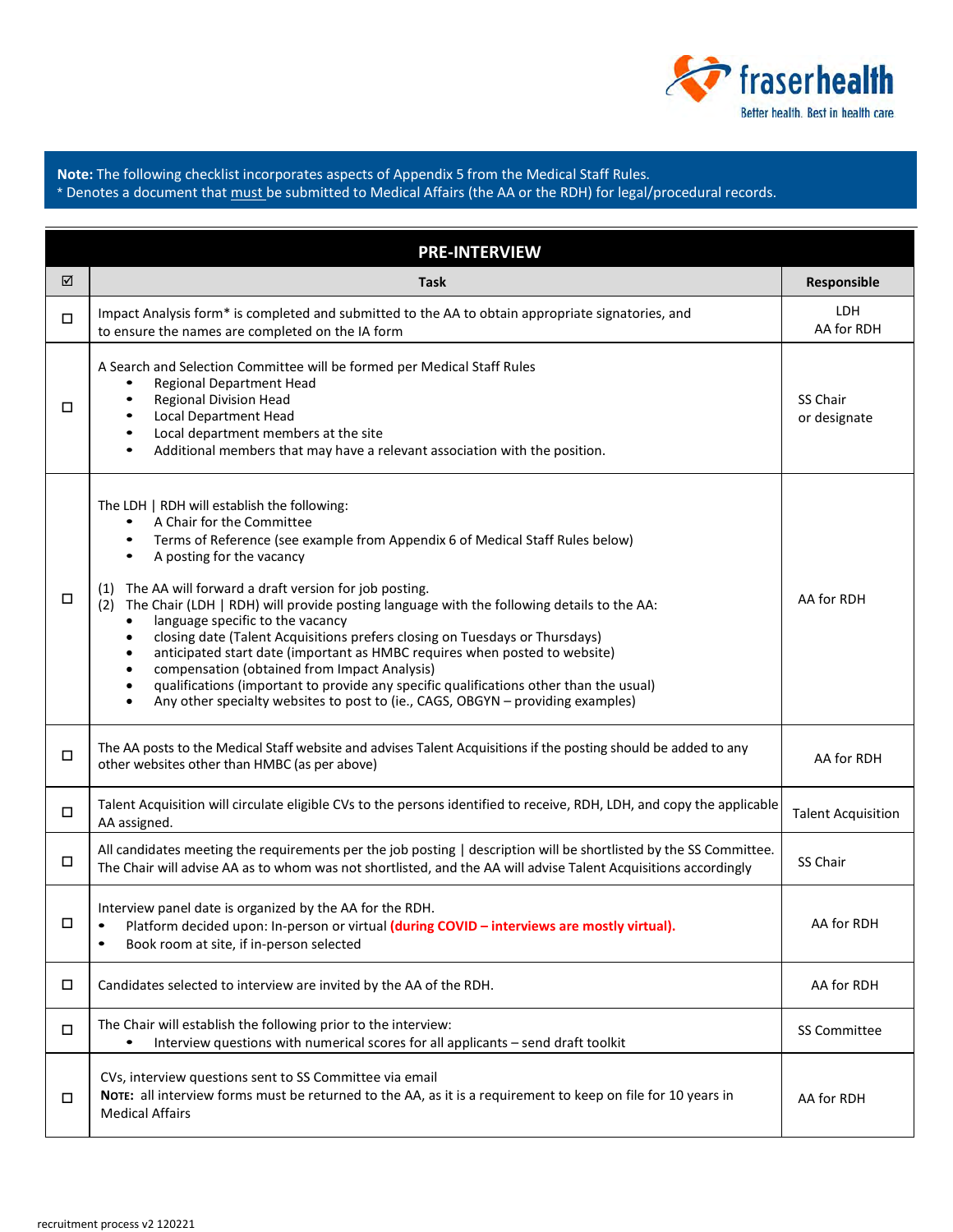

**Note:** The following checklist incorporates aspects of Appendix 5 from the Medical Staff Rules \* Denotes a document that <u>must </u>be submitted to Medical Affairs (the AA or the RDH) for legal/procedural records

**RECRUITMENT CHECKLIST**

| <b>POST-INTERVIEW</b> |                                                                                                                                                                                                                                                                                                                                                                                                                                                                      |                             |  |
|-----------------------|----------------------------------------------------------------------------------------------------------------------------------------------------------------------------------------------------------------------------------------------------------------------------------------------------------------------------------------------------------------------------------------------------------------------------------------------------------------------|-----------------------------|--|
| ☑                     | <b>Task</b>                                                                                                                                                                                                                                                                                                                                                                                                                                                          | Responsible                 |  |
| ◻                     | Interview toolkit to be returned to AA                                                                                                                                                                                                                                                                                                                                                                                                                               | <b>SS Committee</b>         |  |
| П                     | A preferred candidate is selected by the panel.<br>The Chair will inform the successful candidate, by phone   email<br>٠<br>The Chair will complete the motion   summary and advise RDH   RDHs AA<br>$\bullet$                                                                                                                                                                                                                                                       | SS Chair                    |  |
| □                     | A signed offer letter* from the RDH is sent to the selected candidate, include anticipated start date.<br>(cc: LDH, SMD, RDivH, Credentialer, Talent Acquisition)<br>Upon receipt of signed offer letter, RDH AA will forward to applicable medical staff credentialing<br>coordinator and they will forward to successful candidate Application for Appointment to Medical<br>Staff to complete and return to them OR update current privileges if already on staff | AA for RDH                  |  |
| □                     | An application is released to the candidate and the applicant will be credentialed and privileged as required.                                                                                                                                                                                                                                                                                                                                                       | Credentialing<br>Department |  |
| $\Box$                | The Chair will advise the RDHs AA all unsuccessful candidates have been advised, and a "thank you"<br>letter will be sent to each of them signed by the RDH.                                                                                                                                                                                                                                                                                                         | AA for RDH                  |  |
| □                     | If the physician requires a work permit or sponsorship, then the appropriate paperwork will be completed.<br>A letter of sponsorship/supervision will be sent to the College if the applicant is licensed under the<br>$\bullet$<br>Conditional or Provisional class by the College.                                                                                                                                                                                 | <b>Talent Acquisition</b>   |  |